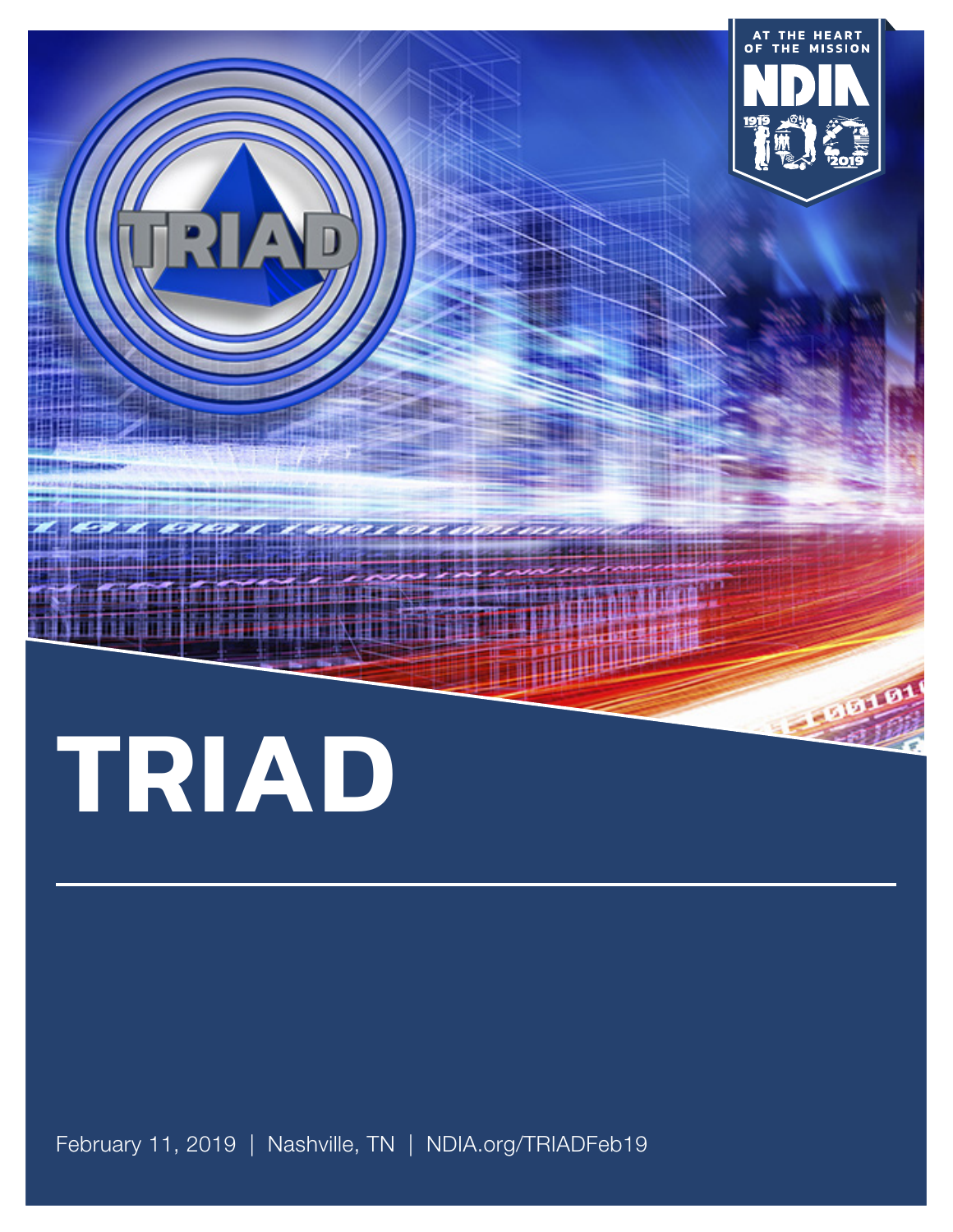# AGENDA

7:00 am – 5:00 pm<br>
REGISTRATION HERMITAGE AB CORRIDOR

7:00 - 8:00 am **NETWORKING BREAKFAST** HERMITAGE D

#### 8:00 - 8:30 am WELCOME, INTRODUCTIONS AND PLEDGE OF ALLEGIANCE HERMITAGE AB

#### Suzanne Raheb

TRIAD Co-Chair; Corporate Supplier Diversity and Compliance Leader, Lockheed Martin

#### Diane Dempsey

TRIAD Co-Chair; Director, Small Business Programs, BAE Systems, Intelligence & Security Sector

#### 8:30 - 9:30 am **DOD UPDATES: SMALL BUSINESS INDUSTRIAL BASE STRATEGY AND** NUNN PERRY NOMINATION PACKAGE

Shannon Jackson

Acting Director, Department of Defense, Office of Small Business Programs

#### 9:30 – 10:00 am DEFENSE CONTRACT MANAGEMENT AGENCY UPDATE Rosalyn Wiggins

Associate Director, Defense Contract Management Agency Small Business Office and Compliance Center

#### 10:00 – 10:15 am NETWORKING BREAK

10:15 - 11:00 am **NDIA LEGISLATIVE UPDATE** Wes Hallman

Senior Vice President of Policy, NDIA

#### Christian Larsen

Legislative Policy Associate, NDIA

#### 11:00 am – 12:00 pm PRIME CONTRACTORS PANEL: CHALLENGES, BEST PRACTICES AND **OPPORTUNITIES**

#### Stacey Washington

Senior Regulatory Compliance Specialist, SBLO, Lockheed Martin Corporation *Moderator*

Heather Herndon Wright Director, Supply Chain Diversity, Vistra Energy

#### Emma Stevens

Regulatory Compliance Analyst Sr. Staff, Lockheed Martin

#### Carol Wooden

Director, Supplier Diversity, Raytheon

Voltaire Walker Manager Mentor Protege Programs & HBCU/MI Initiatives, Northrop Grumman Corporation

Thosie Varga

Supplier Diversity Manager and Corporate Team Lead, L3 Technologies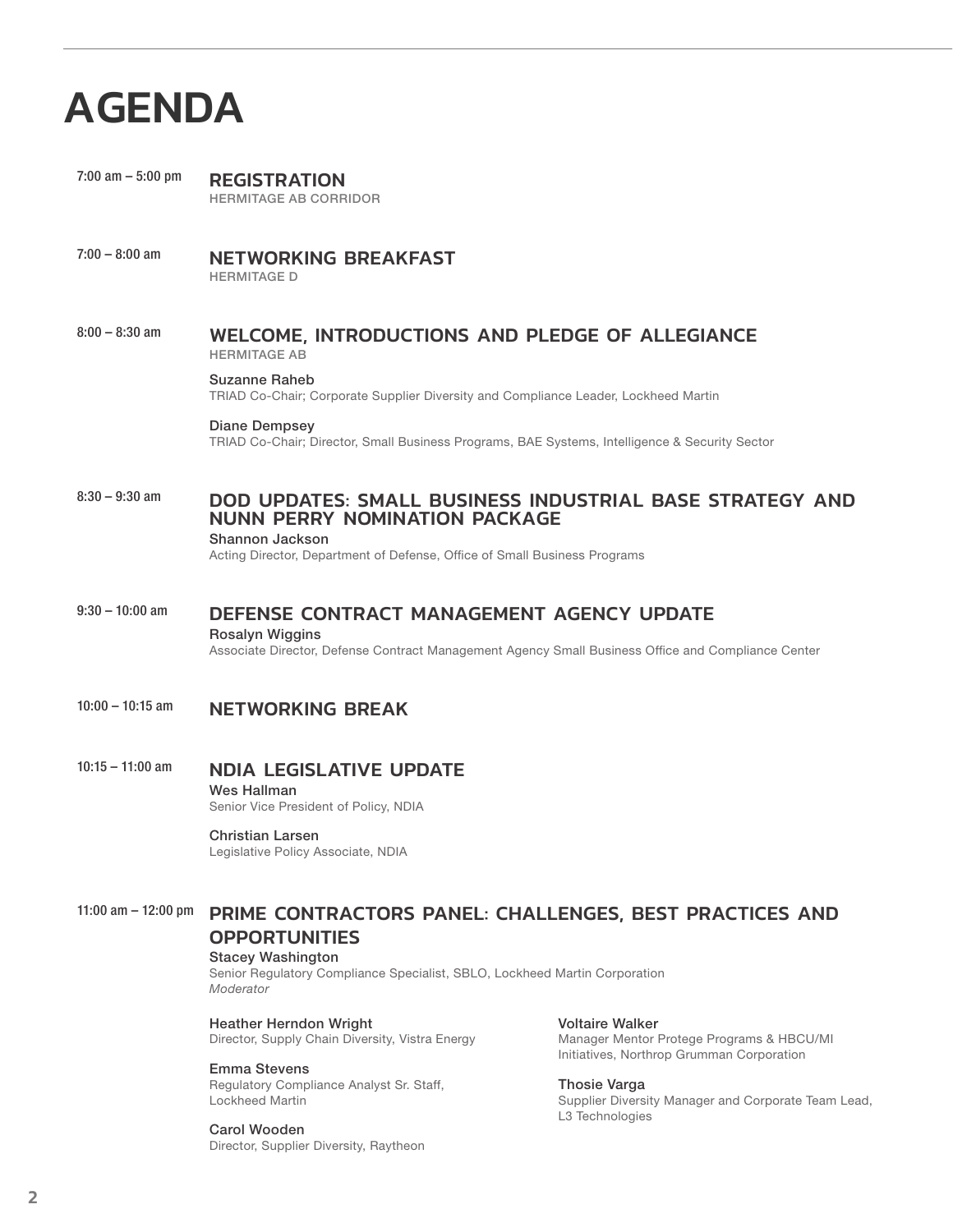

#### 12:00 - 1:15 pm NETWORKING LUNCH HERMITAGE D

1:15 – 1:30 pm NATIONAL 8(A) CONFERENCE WELCOME Ron Perry President, National 8(a) Association

1:30 – 2:30 pm SMALL BUSINESS ADMINISTRATION UPDATE

Robb Wong

Associate Administrator, Office of Government Contracting and Business Development, U.S. Small Business Administration

2:30 - 2:45 pm MBDA DIRECTOR INTRODUCTION

Henry Childs, II National Director, U.S. Department of Commerce, Minority Business Development Agency (MBDA)

#### 2:45 - 3:00 pm NETWORKING BREAK

#### 3:00 – 3:45 pm SMALL BUSINESS FABLES

Megan Connor Partner, PilieroMazza PLLC

### 3:45 – 4:45 pm CUSTOMER PANEL: "ITS ALL IN A PLAN"

Diane Dempsey

TRIAD Co-Chair; Director, Small Business Programs, BAE Systems, Intelligence & Security Sector *Moderator*

Emily Harman Director, Department of the Navy, Office of Small Business Programs

Pamela Callicutt

Acting Director, Army Office of Small Business Programs, U.S. Army

#### Christina Young

Director, Office of Small Business Programs, Defense Logistics Agency

4:45 – 4:55 pm VETS 2019 UPDATE

Scott Denniston

Executive Director, National Veteran Small Business Coalition

#### 4:55 – 5:00 pm CLOSING ANNOUNCEMENTS

The NDIA has a policy of strict compliance with federal and state antitrust laws. The antitrust laws prohibit competitors from engaging in actions that could result in an unreasonable restraint of trade. Consequently, NDIA members must avoid discussing certain topics when they are together at formal association membership, board, committee, and other meetings and in informal contacts with other industry members: prices, fees, rates, profit margins, or other terms or conditions of sale (including allowances, credit terms, and warranties); allocation of markets or customers or division of territories; or refusals to deal with or boycotts of suppliers, customers or other third parties, or topics that may lead participants not to deal with a particular supplier, customer or third party.

Lee Rosenberg Director, Small Business Programs, Missile Defense Agency

Valerie Muck Director, Small Business Programs, U.S. Air Force